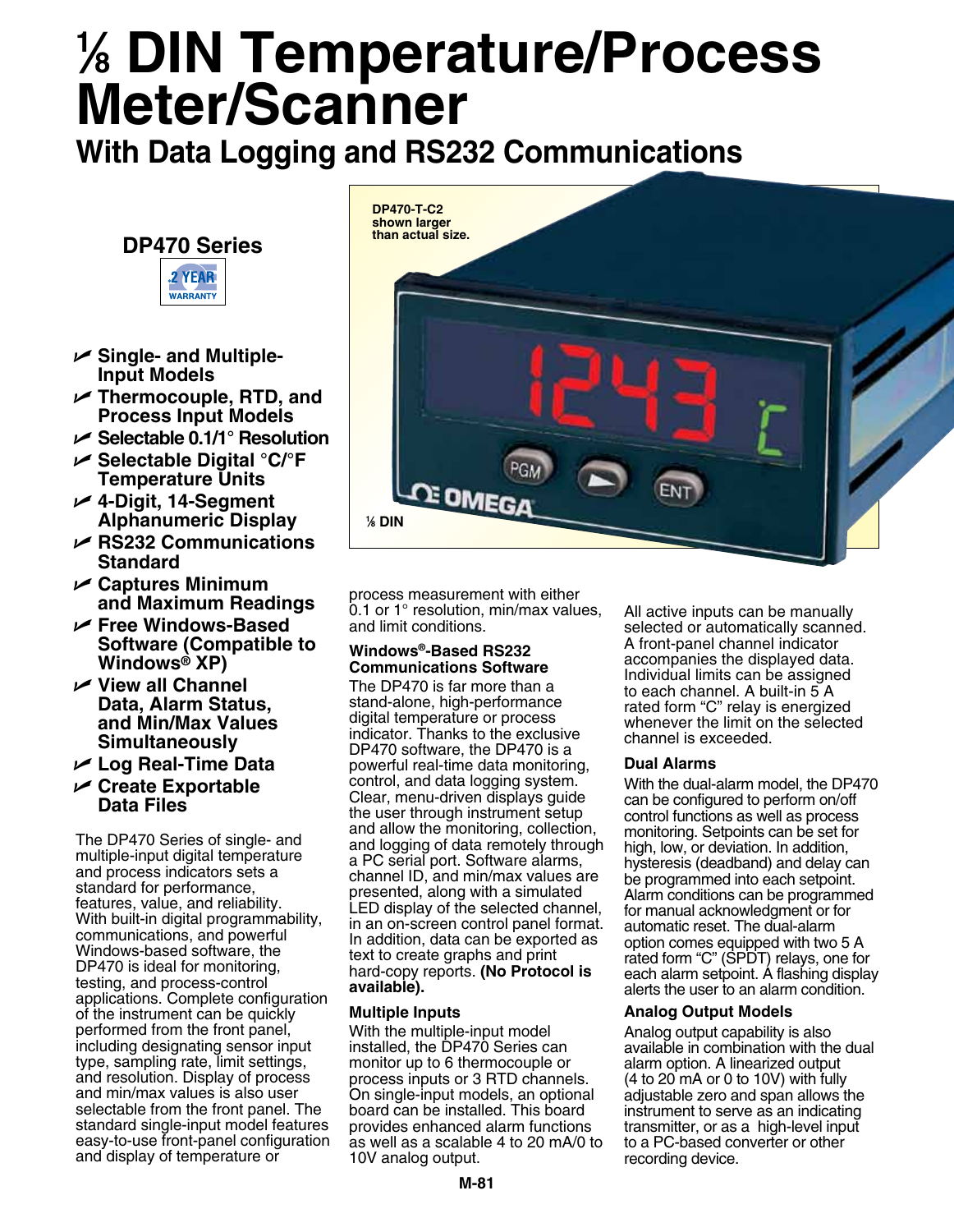

**Multiple-input viewer monitors channels, alarm conditions and data logging functions.** 

**Options/Accessories Dual Alarm Model:** Two 5 A/120V, form "C" relay outputs **Analog Output Model:** 0 to 10 Vdc, fully scalable (load current 2 mA maximum); 4 to 20 mA DC, fully scalable (load resistance 300 Ω maximum) **Analog Output Accuracy:** 0.25% FS of display value **Analog Output Resolution:** Approximately 0.0125 FS **Analog Output Isolation:** Isolated between input and internal circuit to 500 Vac **Multiple-Input Option**: Up to 6 thermocouple/process inputs or three 3- or 4-wire RTDs; auto/manual scanning; LED channel indicator, 10 mm (0.4") green; individually programmable setpoints on each input; 5 A/120V, form "C" relay (SPDT) output energized whenever limit exceeded on any channel **Size:** 48 x 96 mm (1.89 x 3.78") **Panel Cutout:** % DIN, 45 x 92 mm (1.8 x 3.6") **Weight:** 454 g (1 lb)

> *OMEGACARESM extended warranty program is available for models shown on this page.*  **OMEGACARE** *covers parts, labor, and equivalent loaners. Ask your sales representative for full details when placing an order.*

hermocouple Type ÖK Type-<br>C J Cancel  $G K$  $C$  T  $C.E$  $C<sub>S</sub>$ Units  $C$  B  $\mathbf{F}$  Farenheight  $\subset$  B C Celcius C RTD 385 C BTD 392

I Degree Resolution

**Simple way to select the input type, engineering units, and display resolution.**

**M**

| <b>Channel ID</b>                   | $\times$ |  |
|-------------------------------------|----------|--|
| Channel 1                           | 0K.      |  |
| (1) Vat 1                           | Cancel   |  |
| Channel 2                           |          |  |
| (2) Exchanger 2                     | Defaults |  |
| Channel 3                           |          |  |
| [3] Cold Storage                    |          |  |
| Channel 4                           |          |  |
| (4) Exchanger 1                     |          |  |
| Channel 5                           |          |  |
| [5] Element 1                       |          |  |
| Channel 6                           |          |  |
| [6] Bobs Office                     |          |  |
|                                     |          |  |
|                                     |          |  |
| Each channel can be custom labeled. |          |  |

#### **Specifications**

**Power:** 100 to 240 Vac (±10%), 50 to 400 Hz **Display:** 4-digit, 14-segment red 14.2 mm H (0.56") LED, 10 mm (0.4") green °C/°F LED, option 10 mm (0.4") green

#### **Accuracy:**

**1° Resolution: J, K, T, E:** ±1°C/F + 0.03% rdg **R, S:** ±1°C/F + 0.05% rdg **2-, 3-, 4-Wire RTD:**  $\pm 0.8$ °C/F + 0.03% rdg **0.1° Resolution: J, K, T, E:**  $\pm 0.5^{\circ}$ C (0.9°F)  $\pm 1$  digit **2-, 3-, 4-Wire RTD:**  $\pm 0.5^{\circ}$ C (0.9 $^{\circ}$ F)  $\pm 1$  digit **Process:** 0.02% rdg ±1 count **Multi-Input Option Accuracy:** Add  $\pm 0.5^{\circ}$ C (0.9 $^{\circ}$ F) to instrument accuracy specification **Repeatability**: ±1 count **Temperature Stability: Zero:** 1 µV/°C **Span:** 0.01% **Thermocouple Reference Junction:** Internal, automatic, 0.03°C/°C, 5 to 45°C (41 to 113°F) **Break Detection:** Up-scale 50 nA, unit displays OL **Environmental Ranges: Operating Temperature:** 0 to 50°C (32 to 122°F) **Storage Temperature:** -40 to 65°C (-40 to 149°F) **Humidity:** <80% RH, non-condensing **Stability with Time:** 0.8° per year **Noise Rejection:** NMRR 60 dB @ 50/60 Hz, CMRR 120 dB @ 50/60 Hz  $(\pm 0.1$  Hz with 250  $\Omega$  unbalanced) **Overload Protection: Power Leads to Ground:** 1500 Vdc or Vac rms **Across Inputs, for 1 Minute:** Inputs up to 250 Vac/Vdc **Input Impedance: Thermocouple:** 20 MΩ, exclusive of break detect current effects **RTD:** 16.9 kΩ **Process: Voltage:** 1 MΩ **Current:** 5 Ω **Point Update Rate:** 2/s nominal (1° readings); 1/s nominal (0.1° readings) **Alarm Relay Contact Rating:**

5 A @ 120 Vac SPDT (non-inductive load) form "C"

**RS232 Serial Communications:** Full-duplex voltage, isolated from ground to 500 Vac; 9600 baud, 8 bits, 1 stop bit, no parity, ASCII, **(no protocol is available).**

**Extended Warranty Program**

**SM**